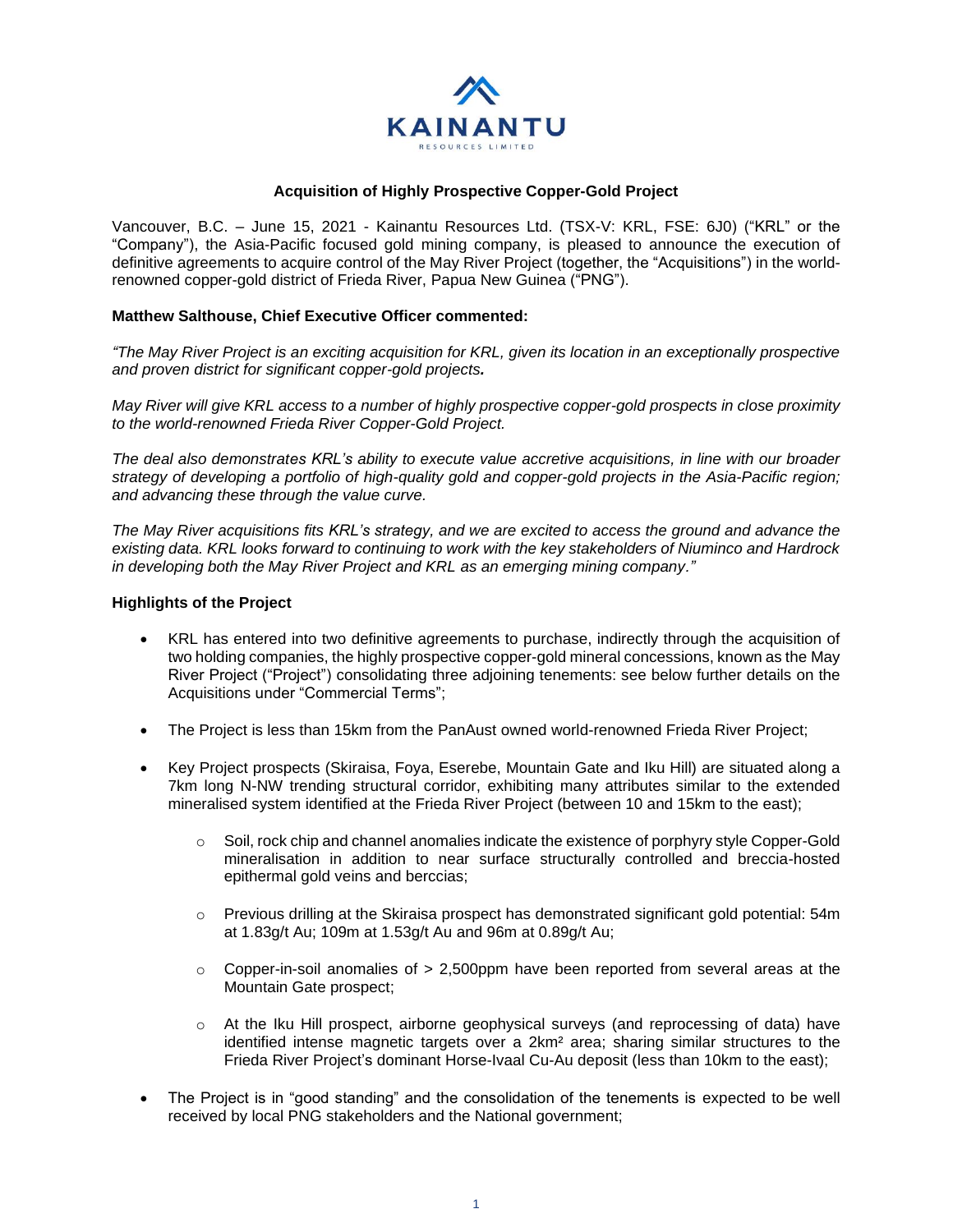

- On closing of the Acquisitions, KRL will take full ownership and management of the Project;
- The current owners, Niuminco Group Limited ("Niuminco") and Hardrock Limited ("Hardrock"), through wholly-owned subsidiaries, will continue collaborating with the Company and will take an equity interest in KRL (on value accretive terms and pricing for KRL); and
- These Acquisitions are consistent with KRL's stated corporate strategy of adding quality regional projects to the Company's portfolio (building on KRL's current Kainantu projects).

# **May River Project**

# *Background*

The Project is located in the northern foothills of the PNG Highlands in West Sepik Province, near the Frieda and Sepik rivers; and approximately 200km from the northern coast. A map of the Project and location appears in Figure 1.



**Figure 1: May River Project: Tenements and Location**

In aggregate, the Project comprises three tenements over a total area of 1,697km², as summarised in Figure 2.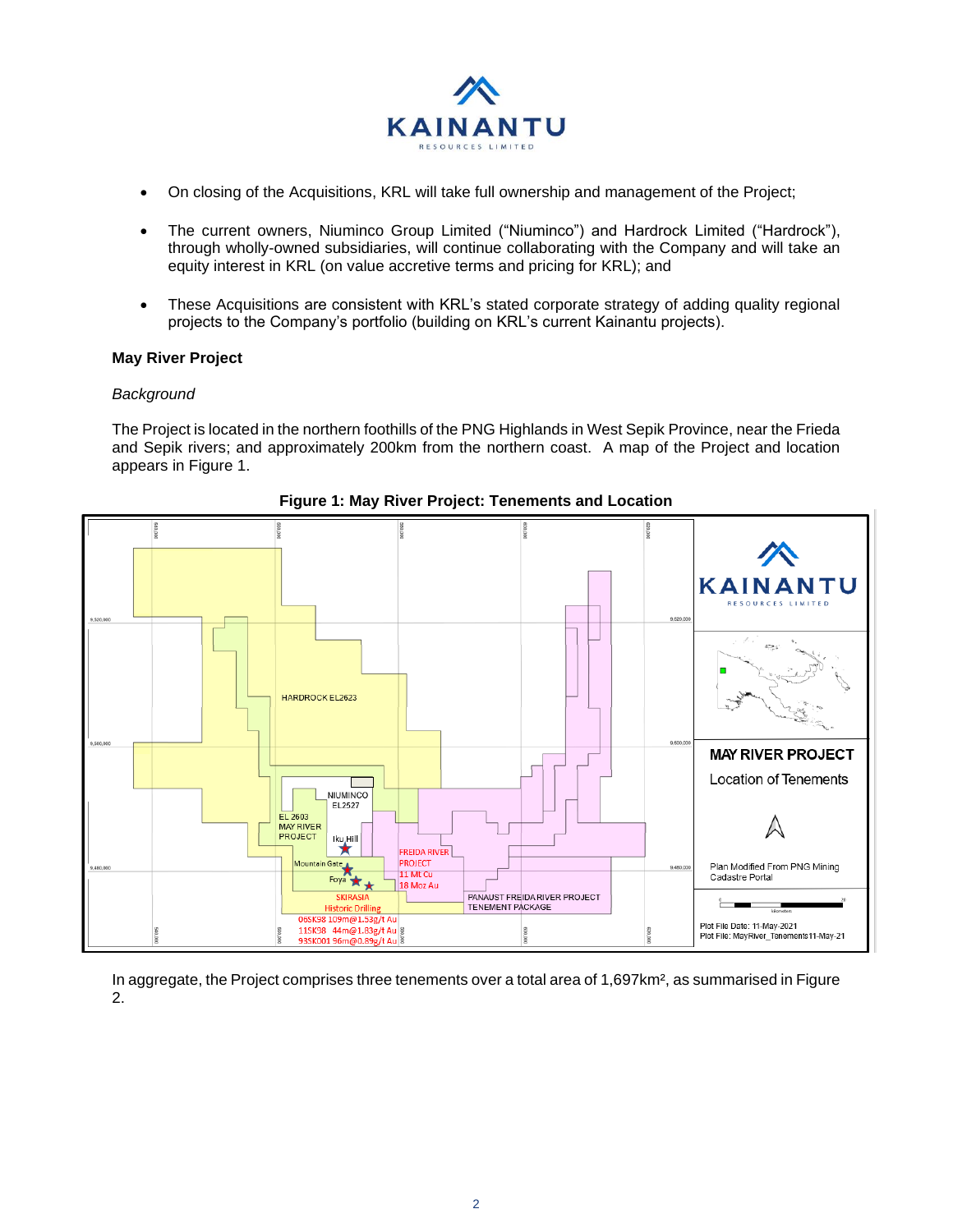

| <b>Exploration</b><br>Licence/Name | <b>Size</b>         | <b>Current Holder</b> | <b>Prospects/Anomalous Areas</b> |
|------------------------------------|---------------------|-----------------------|----------------------------------|
| EL2603 - May River                 | 331km <sup>2</sup>  | <b>Hardrock</b>       | Skiraisa, Foya, Mountain Gate    |
| EL2623 - Hotmin                    | 1272km <sup>2</sup> | <b>Hardrock</b>       | Various Au-Cu drainage anomalies |
| EL2527 - Iku Hill                  | $94 \mathrm{km}^2$  | Niuminco (ND) Ltd.    | Iku Hill                         |

### **Figure 2: May River Project Tenements**

The three tenements were previously contained in one licence: EL1441 (under control of Niuminco (ND) Ltd, before being separate into different holdings and owners in 2018/2019. The Acquisitions by KRL now provide an opportunity to consolidate the Project; albeit with both agreements being standalone and having been negotiated separately between KRL and the respective counterparties.

Niuminco is an Australian company, which has been listed on the Australian Securities Exchange. Hardrock is a private company with founders who are highly regarded mining professionals and active in South-East Asia.

Each of the tenements are currently in "good standing" and the local community has indicated support for further exploration activities in the region.

The Project is located adjacent to Frieda River, one of the world's largest undeveloped copper resources. The district is world renowned for both porphyry and high-sulphidation epithermal copper and gold styles of mineralisation trending along the Fiak Fault.

### *Geology*

The Project is located on an extensive tenement footprint, with prior holders having conducted exploration and drilling demonstrating significant copper and gold prospectivity. The broader regional geology indicates the likelihood of a number of highly prospective zones across the Project.

Focusing on the southern reaches of the Project in close proximity to Frieda River (ie: within 15km), surface anomalies strongly suggest partly outcropping porphyry copper-gold mineralisation largely concealed beneath extensive areas of high sulphidation alteration, hosting near surface epithermal gold systems.

Historic field work, sampling and drilling by prior holders has identified five highly encouraging prospects: Skiraisa, Foya, Mountain Gate and Iku Hill noted on Figure 1; in addition to Eserebe. These are located on a N-NW trending 7km long corridor splaying off the Fiak Fault and likely to be associated with the mineralizing events identified at the Frieda River Project. They display both epithermal and porphyry style mineralisation, hosted by metamorphics and intermediate intrusive and volcanic rocks, with large diatreme breccia bodies common to at least three of them.

Skiraisa: currently, this prospect has an 850x300m area of anomalous Au-Pb-As-Zn within a larger Zn anomaly of 850x750m. Thirteen diamond drill holes were drilled by the prior tenement holders, including:

- 54m at 1.83g/t Au;
- 109m at 1.53g/t Au;
- 96m at 0.89g/t Au; and
- 6m at 6.8g/t Au at surface.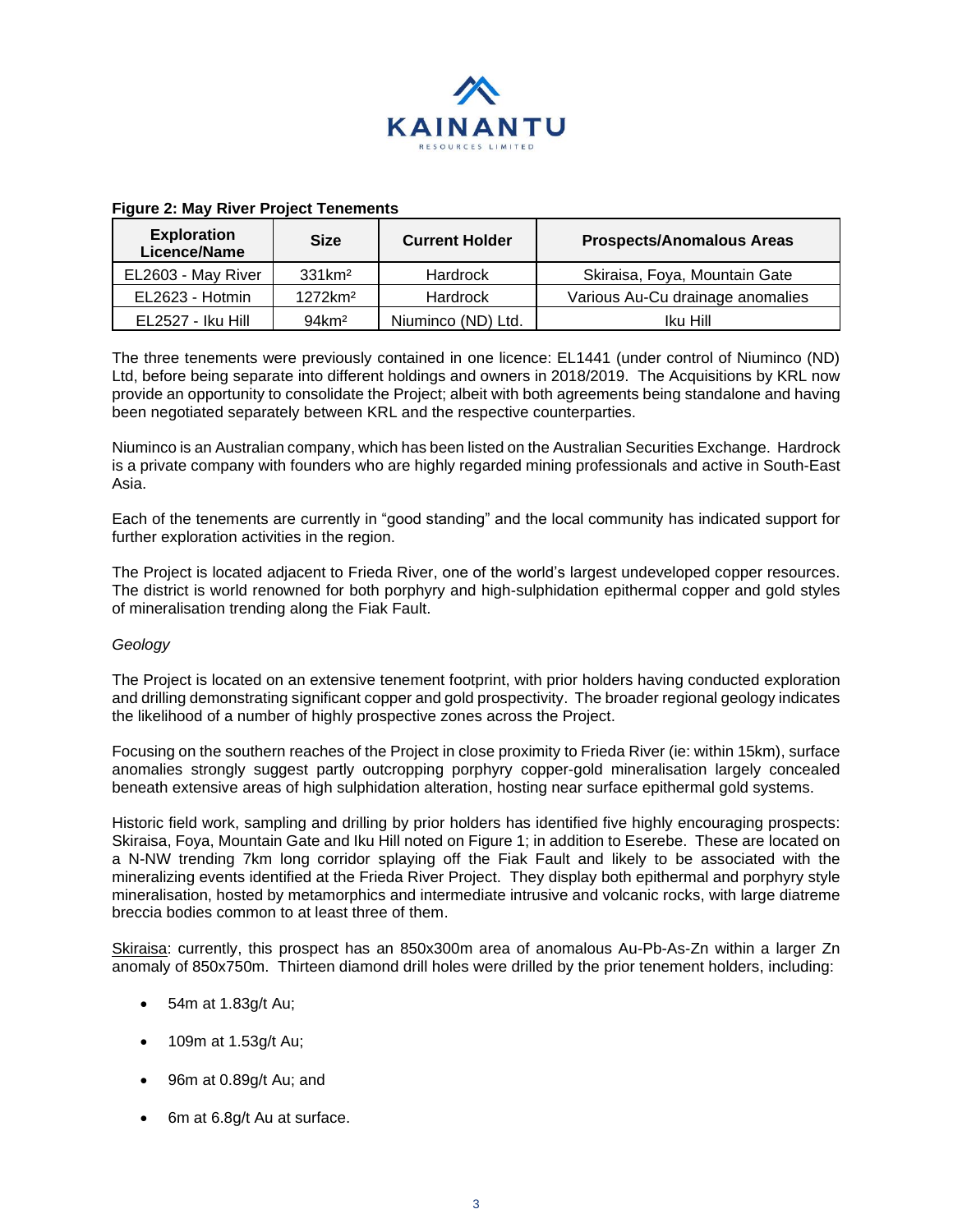

Some of the holes terminated in strong mineralisation.

Foya: this prospect has a current area of 150m x 150m of anomalous Au-Ag-Pb, within a larger 1,000m x 200m Ag anomaly.

Eserebe: this prospect, in close proximity to Mountain Gate, displays a 400m x 400m coincident Cu-Au-Ag-Pb-Zn-in soil anomaly open to the east, north, and west. It has not yet been drilled.

Mountain Gate: this prospect is highly prospective in terms of copper-gold potential; with a coincident Cu-Au-Ag-As-Pb-Zn-in-soil anomaly, which is approximately 900x700m centred on a double peaked topographic high. Cu-in-soil samples of >2,500ppm have been reported in several areas across the larger anomaly, with anomalous Au-in-soil (from 0.1 to >0.5ppm) reported from an area of 500x400m. The size and nature of the soil geochemical signature along with context of this prospect suggests an outcropping gold rich porphyry copper body, with tropical weathering and surface leaching of copper apparent. At this stage, the prospect has not been drill tested.

Iku Hill: reprocessed airborne magnetic survey data from this prospect by prior holders identified an intense magnetic target, defined over a 2km<sup>2</sup> area in diameter, of similar magnitude and intensity as the Horse-Ivaal anomaly (one of the Frieda River Project's dominant copper-gold deposits): see Figure 3. Iku Hill also demonstrates similar E-NE and NW intersecting lineaments and intrusion orientations as observed at Horse-Ivaal.





The intense magnetic anomaly, which is haloed by a series of VTEM anomalies at Iku Hill is extremely encouraging, as porphyry copper-gold systems commonly have a concentrated halo of sulphides with high metal grades around the edges of the host intrusive bodies (as is the case at Horse-Ivaal).

### **Commercial terms**

KRL expects to consolidate the Project tenements in collaboration with the current owners, having executed two separate definitive agreements with Niuminco and Hardrock to acquire the respective PNG holding companies, which currently own and control the tenements. KRL is at arm's length to both Numinco and Hardrock, and their respective affiliates and shareholders.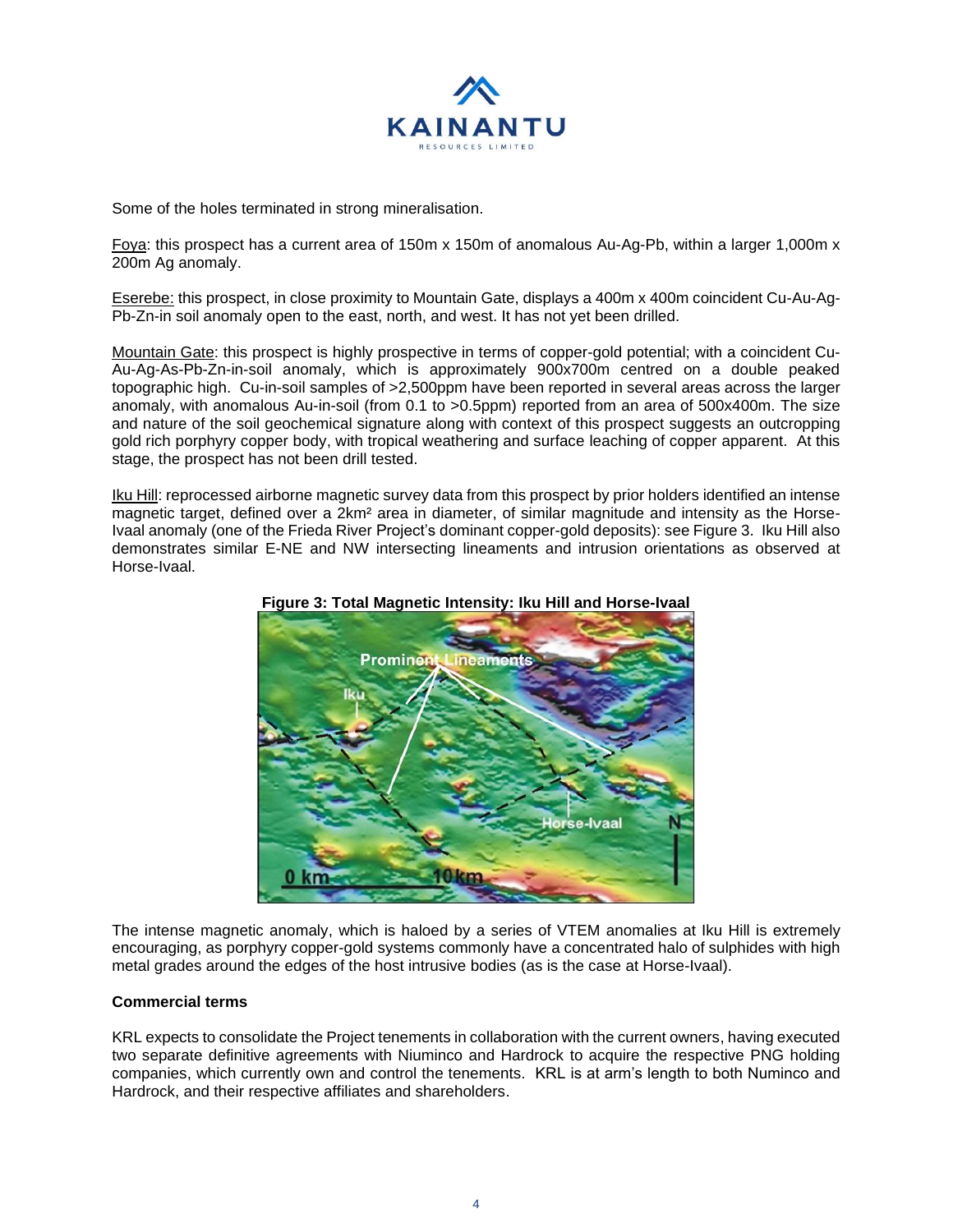

In combination and on closing both Acquisitions, KRL will control the Project and the upside potential to develop these highly prospective copper-gold prospects; and the stakeholders of Niuminco and Hardrock will take equity positions in KRL and remain active in supporting KRL.

#### *Definitive Agreement with Niuminco*

KRL and its related entities have entered into a definitive agreement with Niuminco and its related entities (the "Niuminco Acquisition") whereby KRL will acquire the outstanding shares of Niuminco (which holds EL2527) and all historic data in respect of the Project, in exchange for (i) payment of A\$250,000 and (ii) issuance by KRL of its common shares equal to A\$250,000 in total value based on a 14-day volume weighted average trading price prior to closing (and subject to the rules of the TSX-V). A\$250,000 is equivalent to approximately C\$234,000 as at June 14, 2021, based on the Australian/Canadian \$ exchange rate published by Bloomberg.

Closing of the Niuminco Acquisition is subject to a number of conditions precedent, including:

- KRL completing corporate and project level due diligence;
- KRL being satisfied as to the "good standing" of EL2527;
- receipt of all necessary regulatory and third-party approvals in Canada, Australia and PNG, including approval of the TSXV, if necessary; and
- such other terms as are customary for transactions of this nature.

A sunset date of August 31, 2021 has been agreed for closing and satisfaction of conditions precedent.

### *Definitive Agreement with Hardrock*

KRL and its related entities have entered into a definitive option agreement with Hardrock and its shareholders (the "Hardrock Agreement") to acquire Hardrock (which holds EL2603 and EL2623) by way of a series of option arrangements. Specifically, the parties have agreed the following (subject to TSX-V approval where applicable):

- KRL will, at its expense, complete a field study and sampling programme at May River (the "Study") to increase confidence and understanding of the Project;
- on completion of the Study, KRL may exercise a first option ("First Option") and elect to acquire a 10% equity interest in Hardrock by way of a share subscription (for no further consideration beyond the "in-kind" expenditure incurred to complete the Study);
- on completion of the First Option, KRL will act as operator of the tenements held by Hardrock;
- on completion of further exploration, valuations and satisfaction of certain conditions precedent (including obtaining all necessary regulatory approvals in Canada and PNG, including from the TSXV), KRL may exercise a second option ("Second Option") to purchase the remaining 90% of Hardrock by way of acquisition from the Hardrock shareholders of the remaining outstanding shares of Hardrock for consideration;
- equal to 90% of the fair value of Hardrock, as determined by an independent valuation and accepted by KRL, the consideration payable by KRL will be settled by way of the issuance of KRL shares equal to such valuation (determined by reference to the 14-day VWAP of KRL shares prior to closing, less a payment of Kina 600,000 (approximately C\$200,000));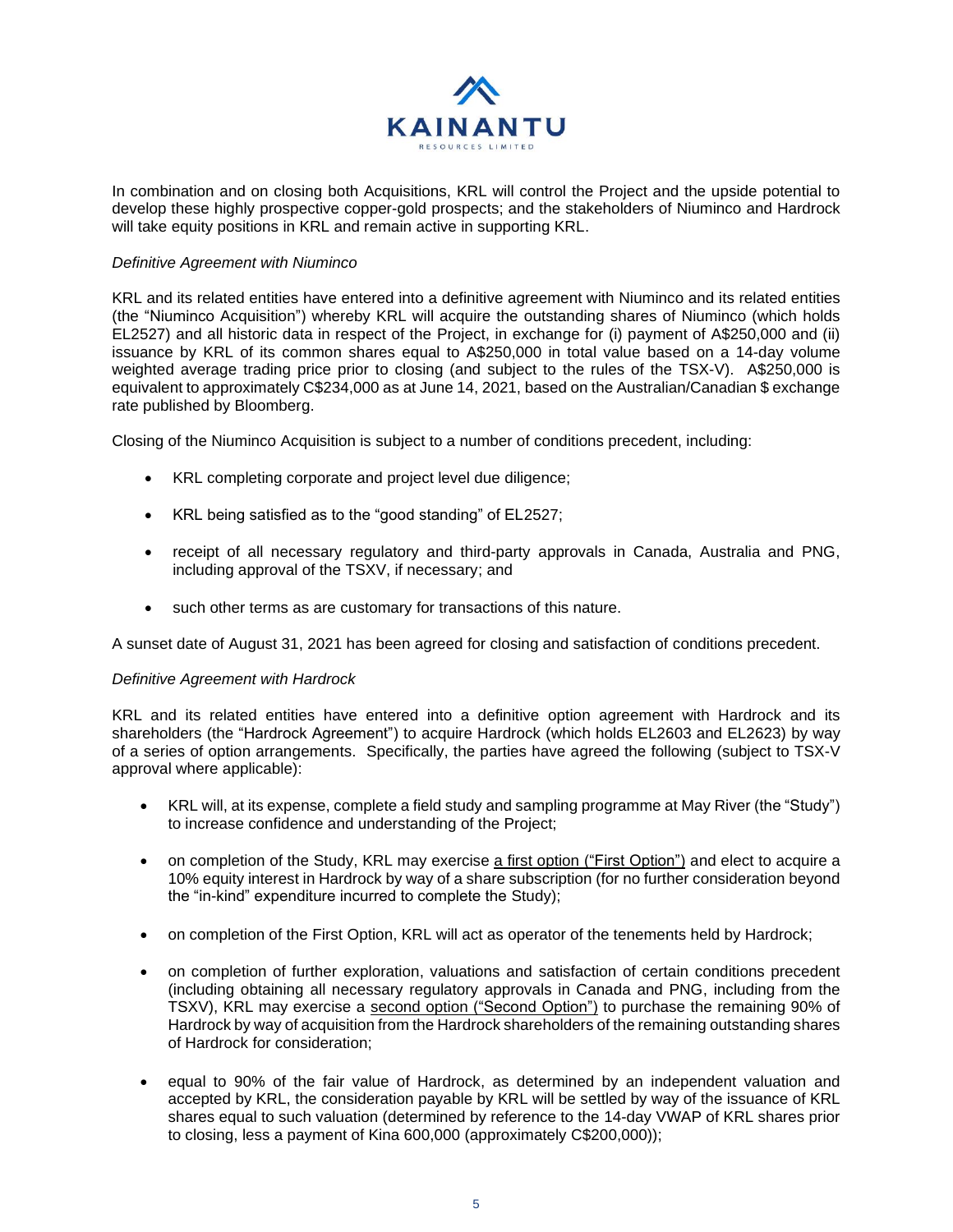

- 80% of the KRL share consideration will be issued to Hardrock shareholders on closing, with the remaining 20% representing deferred consideration (and only issued on KRL announcing a JORC compliant resource; and
- Certain protections in favour of (i) KRL in the event of closing being delayed for reasons beyond KRL's control; and (ii) Hardrock where 9 months has passed after KRL exercises the first option to acquire the initial 10% of Hardrock.

KRL anticipates the independent valuation to be obtained for exercise of the Second Option to be for an amount not exceeding other recent transactions in the sector in PNG, taking into account comparable per hectare values (including KRL's internal valuation determined in respect of the transfer of KRL's assets from Pacific Energy Consulting Limited prior to KRL's reverse take-over transaction in December 2020).

Closing of the Hardrock Acquisition under the Second Option is subject to a number of conditions precedent, including:

- KRL completing corporate and project level due diligence;
- KRL being satisfied as to the "good standing" of the tenements held by Hardrock;
- receipt of all necessary regulatory and third party approvals in Canada, Australia and PNG, including approval of the TSX-V; and
- such other terms as are customary for transactions of this nature.

Closing of the exercise of the Second Option under the Hardrock Agreement is expected to occur on or before the date that is six months following exercise of the First Option.

### **Next Steps**

KRL will continue to work co-operatively with the management of both Niuminco and Hardrock (and key stakeholders in PNG) to move to obtain all necessary regulatory approvals for the Acquisitions for completion and consolidate the Project. KRL is currently conducting the field work necessary for the Study under the Hardrock Agreement. Initial field work appears positive and KRL will update shareholders on Study findings in due course.

### **Qualified Person**

The scientific and technical information disclosed in this release has been reviewed and approved by Graeme Fleming, B. App. Sc., MAIG, an independent "qualified person" as defined under National Instrument 43-101, *Standards of Disclosure for Mineral Projects*.

### **About KRL**

KRL is an Asia-Pacific focused gold mining company with two highly prospective gold projects, KRL South and KRL North, in a premier mining region, the high-grade Kainantu Gold District of PNG. Both of KRL's projects show potential to host high-grade epithermal and porphyry mineralisation, as seen elsewhere in the district. KRL has a highly experienced board and management team with a proven track record of working together in the region; and an established in-country partner.